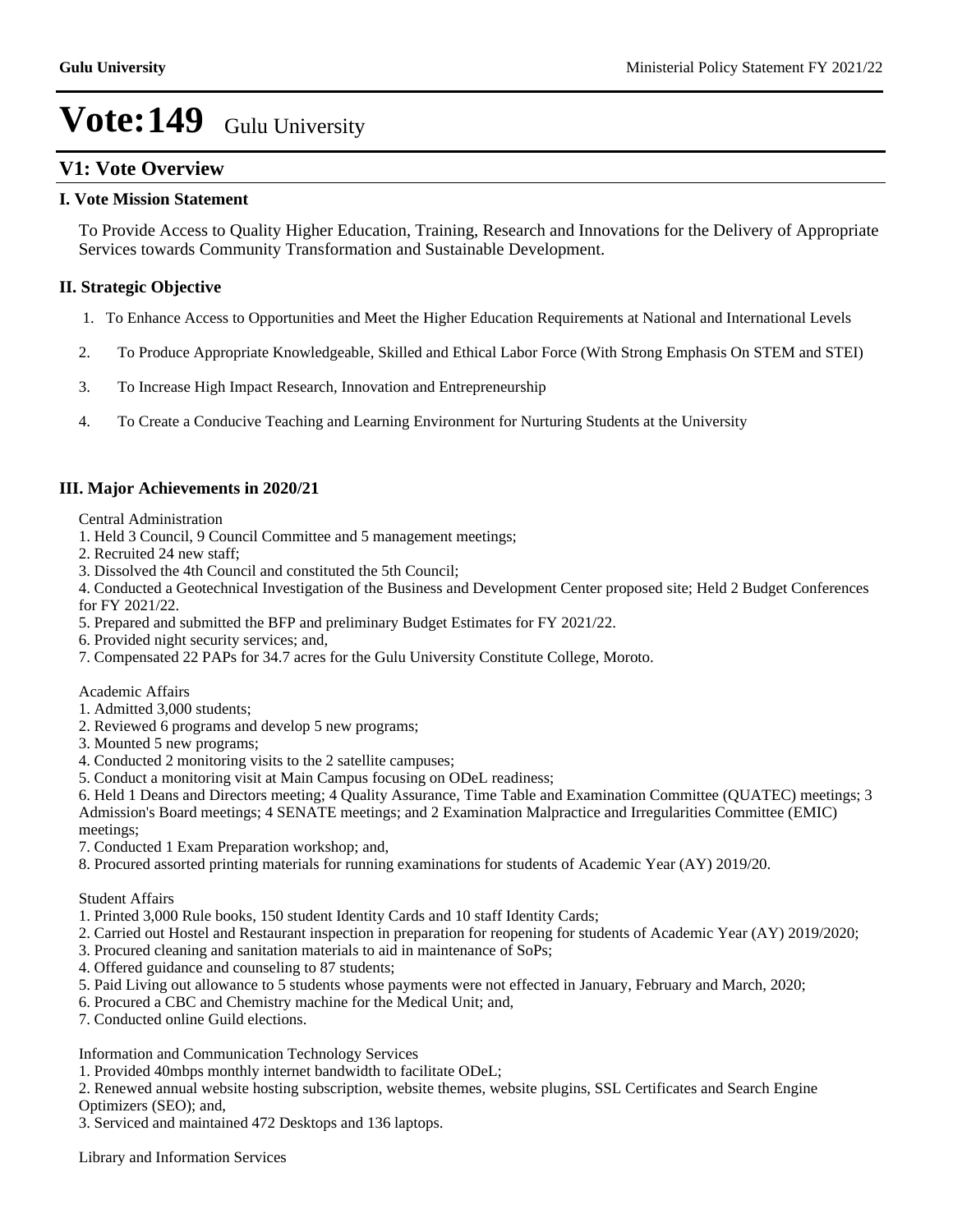- 1. Held 1 Library Board meeting;
- 2. Subscribed to Uganda Printing and Publishing Corporation (UPPC); and,
- 3. Procured cleaning and sanitation materials needed for observing COVID-19 SoPs.

Infrastructure Development - Estates and Works

- 1. Commenced renovation of the Dean of Student's and Directorate of Planning and Development Blocks;
- 2. Paid rent for VC; DVC; US; Guest House; Coordination Office; and Lacor;
- 3. Paid monthly electricity, water and sewage bills;
- 4. Maintained the 1,000 square metres of compound;
- 5. Paid insurance; and licenses and penalties for 5 vehicles; Serviced, repaired and maintained 18 vehicles; and,

6. Conductor minor civil works (repairs on the University sewage line, drainage line, taps, door looks, shades, and electrical accessories).

Project 0906 – Gulu University

1. Complete casting of roofing beam for the Canteen and Mini-Auditorium Section of the Business and Development Centre;

2. Continued making instalment payment to the contractor of the Business and Development towards fulfilment of 20% advance payment; and,

3. Completed payment for the acquisition of the IPSS land and Building from Gulu local government through court bailiffs.

Project 1608 – Retooling of Gulu University

1. Rebuilt the power backup system for the University central server room;

2. Completed payment for the purchase of the University Ambulance; and,

3. Awarded contract for the supply of a station wagon for the Vice Chancellor and a double cabin pick-up for the Directorate of Planning and Development.

Institute of Research and Graduate Studies

1. Made a tuition refund to 1 staff on PhD training; and,

2. Paid quarantine fees for 1 staff who returned from his PhD training in Belgium.

Faculty of Education and Humanities

1. Lectured and examined 1,526 students of Academic Year (AY) 2019/20;

2. Held 2 faculty board meetings and 1 master's VIVA VOCE;

3. Held a Bachelor of Education (Primary) program review proposal workshop;

4. Conducted an ODeL training workshop;

5. Conducted a field excursion to Mid-Western Uganda for 58 third year Geography students of Academic Year (AY) 2019/20; and,

6. Conducted Semester 1&2 Physics Analogue and Digital Electronics practical's at Makerere University for 14 Bachelor of Science Education - Physical final year students of AY 2019/20.

Faculty of Agriculture and Environment

1. Lectured and examined 497 students of Academic Year 2019/20;

2. Trained students and faculty staff on COVID-19 Standard Operating Procedures (SoPs);

3. Held 6 Masters and 1 PhD proposal defence;

4. Held 3 master's VIVA VOCE; and,

5. Procured 4 laptops for the Dean, Deputy Dean, Faculty Registrar and Faculty Accountant. Procured 2 printer for the Department of Environment and the Department of Agronomy.

Faculty of Business and Development Studies

1. Lectured and examined 1,262 students of Academic Year 2019/20;

2. Held 7 Viva Voce and 2 Proposal Defense for Master's students;

3. Paid allowances to 80 examination invigilators.

Faculty of Science

- 1. Lectured and examined 242 students of AY 2019/20;
- 2. Procured chemistry and Biology laboratory reagents and consumables;
- 3. Conducted an ODeL training for all staff of the faculty; and,

4. Facilitated 1 visiting lecturer.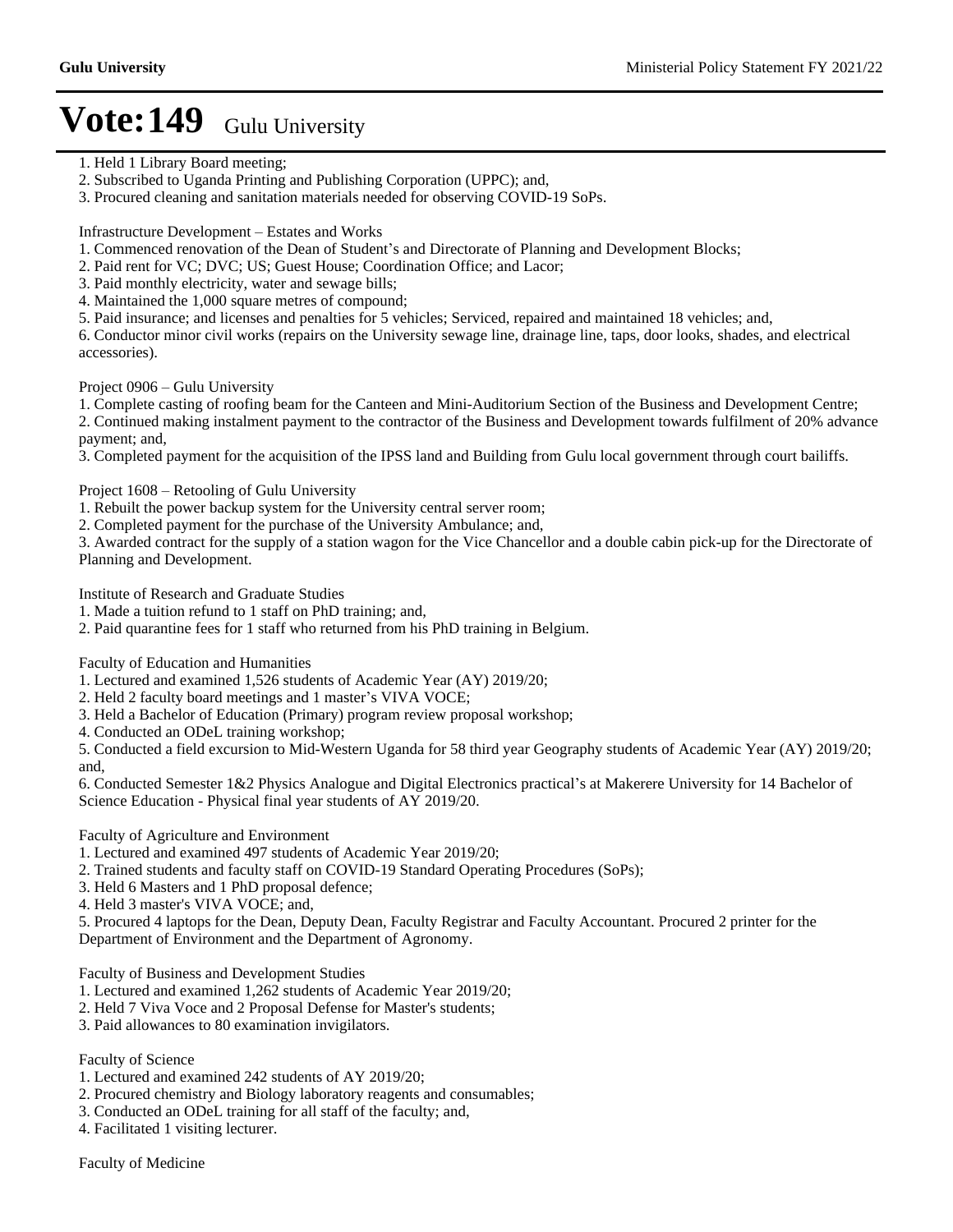- 1. Lectured and examined 422 students;
- 2. Oriented both staff and final year medical students on how to observe and maintain SoPs;
- 3. Procured cleaning and sanitation materials needed for observing COVID-19 SoPs;
- 4. allowances to 24 Honorary staff, 5 non-academic staff, 4 external examiners and 66 examination invigilators; and,
- 5. Transported final year medical students to lacor campus daily.

### Faculty of Law

- 1. Lectured and examined 216 students;
- 2. Paid annual subscriptions fees to the International Association of Law Schools (IALS);

Institute of Peace and Strategic Studies

1. Lectured and examined 12 students; and,

2. Paid allowances to 8 academic and 8 support staff.

### **IV. Medium Term Plans**

- 1. Establishment of 4 new faculties (Pharmacy, Nursing Science, Public Health and Hospitality and Tourism);
- 2. Development of 61 new courses (24 new undergraduate and 37 graduate courses);
- 3. Operationalize the Gulu University Constituent College, Moroto;
- 4. Completion of the construction and equipping of the business and development center/central teaching facility;
- 5. Construction and equipping of the Gulu University teaching hospital;
- 6. Establishment of a Centre of Excellence in Innovative Science and Product Development;
- 7. Establishment of an Innovative Fund;
- 8. Construction of offices and lecture rooms at Kitgum and Hoima Campuses;

9. Construction of a modern gate and security office;

10. Construction of the Guild and Games Union Centre;

11. Procurement of 5 double cabin pick-ups for the Dean of Students; Faculty of Education & Humanities, Faculty of Medicine, Kitgum Campus and Faculty of Science, 3 vans for the Academic Registrar's department, staff and the library; and 2 buses for the faculty of Education and Humanities and Faculty of Law;

- 12. Procurement of additional equipment for the multifunctional, physics, chemistry and anatomy laboratories;
- 13. Increasing monthly bandwidth from 100Mbps to 200Mbps;
- 14. Extension of LAN to 10 buildings; and,

15. Furnishing of office and lecture furniture and fittings.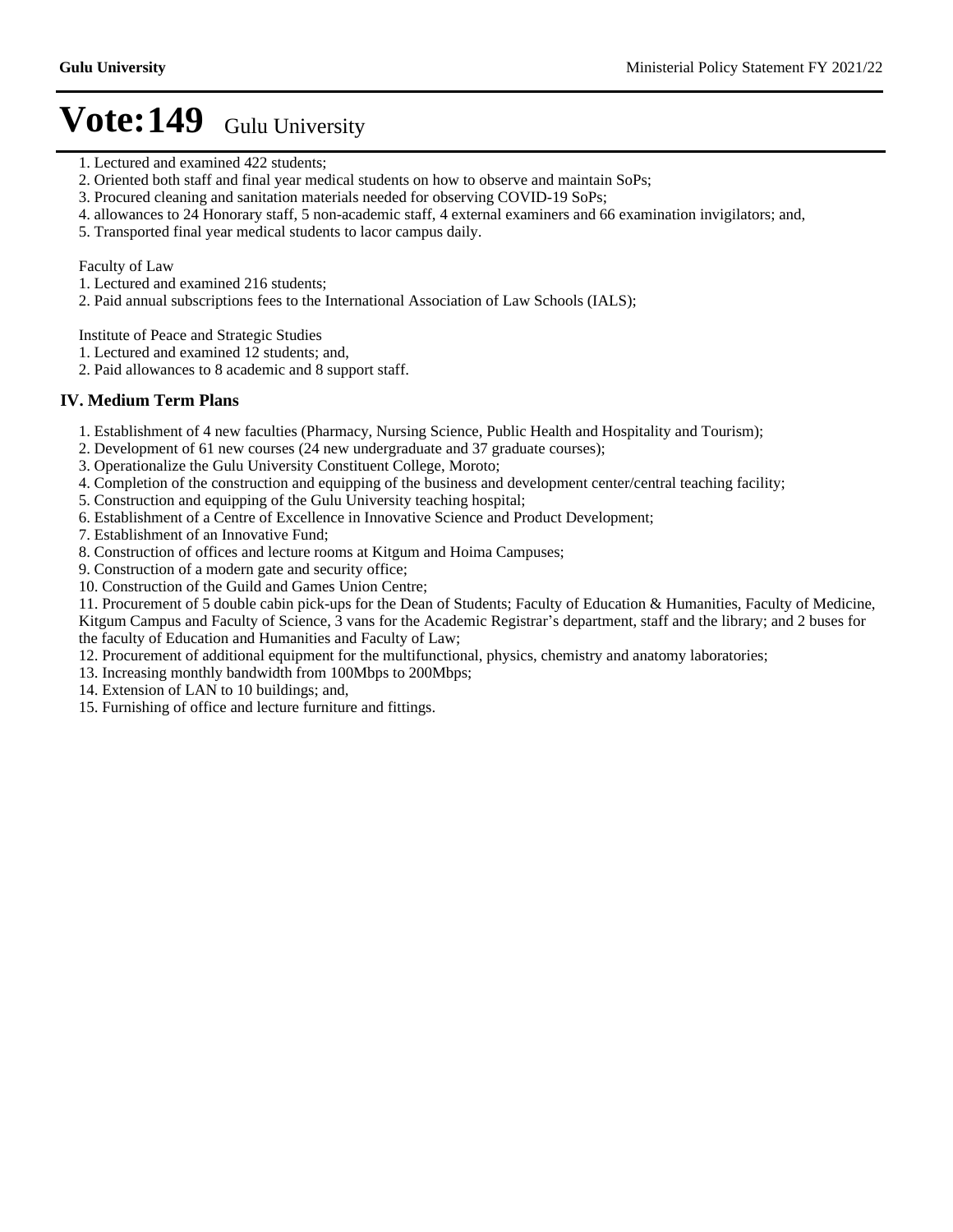### **V. Snapshot Of Medium Term Budget Allocations**

**Table 5.1: Overview of Vote Expenditures (UShs Billion)**

|                  |                                                      | 2020/21            |               |                                           |         |         |         | <b>MTEF Budget Projections</b> |         |
|------------------|------------------------------------------------------|--------------------|---------------|-------------------------------------------|---------|---------|---------|--------------------------------|---------|
|                  |                                                      | 2019/20<br>Outturn | <b>Budget</b> | <b>Approved Expenditure</b><br>by End Dec | 2021/22 | 2022/23 | 2023/24 | 2024/25                        | 2025/26 |
| <b>Recurrent</b> | Wage                                                 | 32.140             | 35.988        | 16.409                                    | 35.988  | 37.787  | 37.787  | 37.787                         | 37.787  |
|                  | Non Wage                                             | 11.583             | 15.398        | 5.218                                     | 15.968  | 15.968  | 15.968  | 15.968                         | 15.968  |
| Devt.            | GoU                                                  | 1.641              | 7.414         | 2.905                                     | 1.344   | 1.344   | 1.344   | 1.344                          | 1.344   |
|                  | Ext. Fin.                                            | 0.000              | 0.000         | 0.000                                     | 0.000   | 0.000   | 0.000   | 0.000                          | 0.000   |
|                  | <b>GoU</b> Total                                     | 45.364             | 58.799        | 24.532                                    | 53.299  | 55.098  | 55.098  | 55.098                         | 55.098  |
|                  | <b>Total GoU+Ext Fin (MTEF)</b>                      | 45.364             | 58.799        | 24.532                                    | 53.299  | 55.098  | 55.098  | 55.098                         | 55.098  |
|                  | Arrears                                              | 0.000              | 0.085         | 0.141                                     | 2.598   | 0.000   | 0.000   | 0.000                          | 0.000   |
|                  | <b>Total Budget</b>                                  | 45.364             | 58.885        | 24.674                                    | 55.897  | 55.098  | 55.098  | 55.098                         | 55.098  |
|                  | <b>A.I.A Total</b>                                   | 0.000              | 0.000         | 0.000                                     | 0.000   | 0.000   | 0.000   | 0.000                          | 0.000   |
|                  | <b>Grand Total</b>                                   | 45.364             | 58.885        | 24.674                                    | 55.897  | 55.098  | 55.098  | 55.098                         | 55.098  |
|                  | <b>Total Vote Budget</b><br><b>Excluding Arrears</b> | 45.364             | 58.799        | 24.532                                    | 53.299  | 55.098  | 55.098  | 55.098                         | 55.098  |

### **Table 5.2: Budget Allocation by Programme (UShs Billion)**

|                                 | 2021/22 Draft Estimates |          |              |  |  |
|---------------------------------|-------------------------|----------|--------------|--|--|
| <b>Billion Uganda Shillings</b> | GoU                     | Ext. Fin | <b>Total</b> |  |  |
| Human Capital Development       | 53,299                  | 0.000    | 53.299       |  |  |
| <b>Grand Total:</b>             | 55,897                  | 0.000    | 55.897       |  |  |
| <b>Total excluding Arrears</b>  | 53,299                  | 0.000    | 53.299       |  |  |

### **VI. Budget By Economic Clasification**

**Table V6.1 2020/21 and 2021/22 Budget Allocations by Item**

|                                       |        | 2020/21 Approved Budget |            |              |        | 2021/22 Draft Estimates |              |
|---------------------------------------|--------|-------------------------|------------|--------------|--------|-------------------------|--------------|
| Billion Uganda Shillings              | GoU    | Ext. Fin                | <b>AIA</b> | <b>Total</b> | GoU    | Ext. Fin                | <b>Total</b> |
| <b>Output Class: Outputs Provided</b> | 49.185 | 0.000                   | 0.000      | 49.185       | 50.003 | 0.000                   | 50.003       |
| 211 Wages and Salaries                | 38.331 | 0.000                   | 0.000      | 38.331       | 38.360 | 0.000                   | 38.360       |
| 212 Social Contributions              | 3.599  | 0.000                   | 0.000      | 3.599        | 3.599  | 0.000                   | 3.599        |
| 213 Other Employee Costs              | 0.415  | 0.000                   | 0.000      | 0.415        | 0.390  | 0.000                   | 0.390        |
| 221 General Expenses                  | 1.762  | 0.000                   | 0.000      | 1.762        | 1.580  | 0.000                   | 1.580        |
| 222 Communications                    | 0.165  | 0.000                   | 0.000      | 0.165        | 0.162  | 0.000                   | 0.162        |
| 223 Utility and Property Expenses     | 0.627  | 0.000                   | 0.000      | 0.627        | 0.603  | 0.000                   | 0.603        |
| 224 Supplies and Services             | 0.521  | 0.000                   | 0.000      | 0.521        | 0.573  | 0.000                   | 0.573        |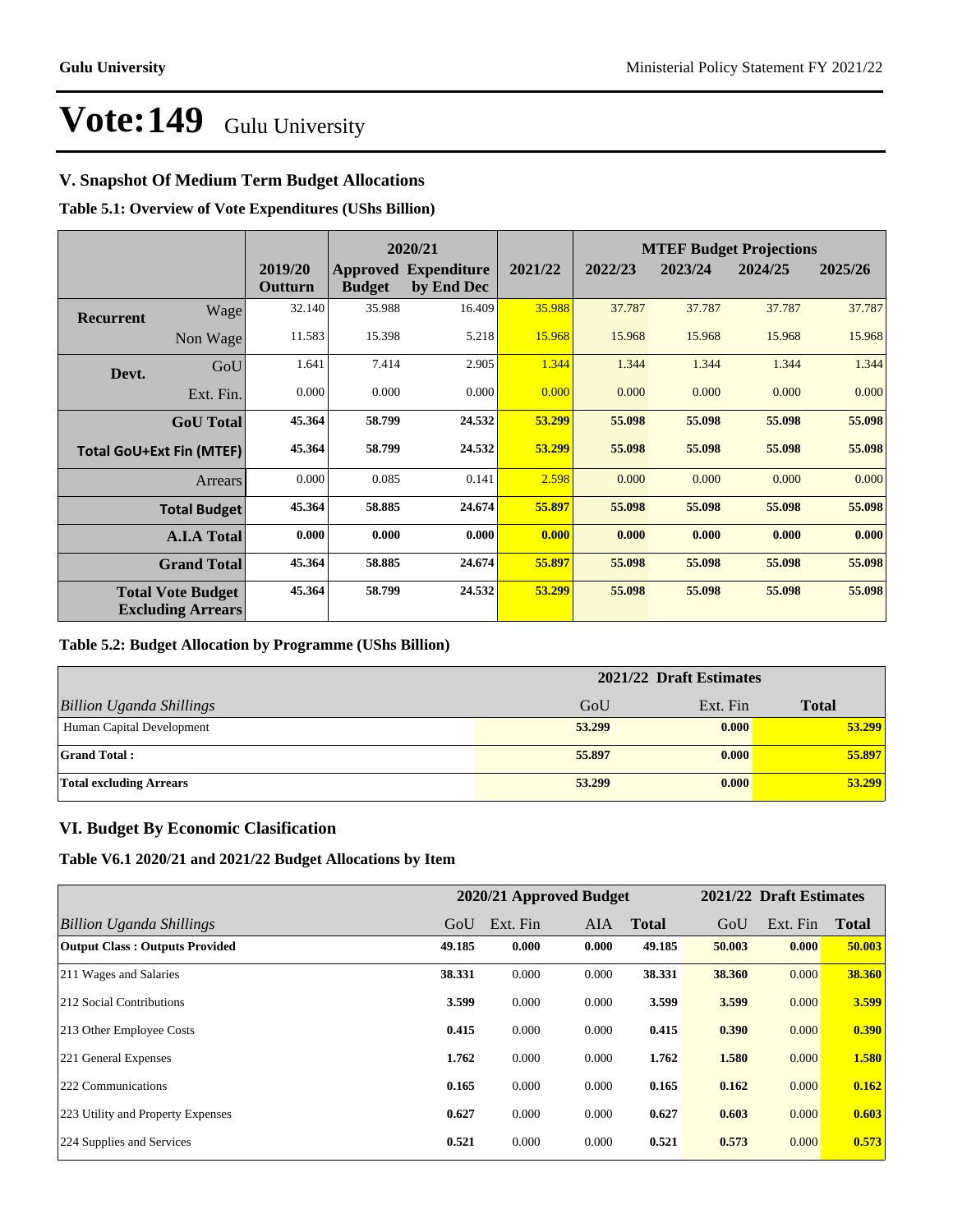| 225 Professional Services                 | 0.267  | 0.000 | 0.000 | 0.267  | 0.352  | 0.000 | 0.352  |
|-------------------------------------------|--------|-------|-------|--------|--------|-------|--------|
| 226 Insurances and Licenses               | 0.058  | 0.000 | 0.000 | 0.058  | 0.059  | 0.000 | 0.059  |
| 227 Travel and Transport                  | 0.707  | 0.000 | 0.000 | 0.707  | 0.587  | 0.000 | 0.587  |
| 228 Maintenance                           | 0.568  | 0.000 | 0.000 | 0.568  | 0.975  | 0.000 | 0.975  |
| 282 Miscellaneous Other Expenses          | 2.166  | 0.000 | 0.000 | 2.166  | 2.764  | 0.000 | 2.764  |
| <b>Output Class: Outputs Funded</b>       | 2.200  | 0.000 | 0.000 | 2.200  | 1.952  | 0.000 | 1.952  |
| 264 To Resident Non-government units      | 2.200  | 0.000 | 0.000 | 2.200  | 1.952  | 0.000 | 1.952  |
| <b>Output Class: Capital Purchases</b>    | 7.414  | 0.000 | 0.000 | 7.414  | 1.344  | 0.000 | 1.344  |
| 281 Property expenses other than interest | 0.650  | 0.000 | 0.000 | 0.650  | 0.000  | 0.000 | 0.000  |
| 311 NON-PRODUCED ASSETS                   | 0.580  | 0.000 | 0.000 | 0.580  | 0.000  | 0.000 | 0.000  |
| 312 FIXED ASSETS                          | 6.184  | 0.000 | 0.000 | 6.184  | 1.344  | 0.000 | 1.344  |
| <b>Output Class: Arrears</b>              | 0.085  | 0.000 | 0.000 | 0.085  | 2.598  | 0.000 | 2.598  |
| 321 DOMESTIC                              | 0.085  | 0.000 | 0.000 | 0.085  | 2.598  | 0.000 | 2.598  |
| <b>Grand Total:</b>                       | 58.885 | 0.000 | 0.000 | 58.885 | 55.897 | 0.000 | 55.897 |
| <b>Total excluding Arrears</b>            | 58.799 | 0.000 | 0.000 | 58.799 | 53.299 | 0.000 | 53.299 |

### VII. Budget By Sub-Subprogramme, Department And Project

### **Table V7.1: Past Expenditure Outturns and Medium Term Projections by Sub-SubProgramme,Department and Project**

| Billion Uganda shillings                                   | FY 2020/21            |                           |                                   |                                             | <b>Medium Term Projections</b> |         |         |         |
|------------------------------------------------------------|-----------------------|---------------------------|-----------------------------------|---------------------------------------------|--------------------------------|---------|---------|---------|
|                                                            | FY 2019/20<br>Outturn | Approved<br><b>Budget</b> | <b>Spent By</b><br><b>End Dec</b> | 2021-22<br><b>Proposed</b><br><b>Budget</b> | 2022-23                        | 2023-24 | 2024-25 | 2025-26 |
| <b>13 Support Services Programme</b>                       | 21.734                | 27.837                    | 11.384                            | 23.503                                      | 22.127                         | 22.127  | 22.127  | 22.127  |
| 02 Central Administration                                  | 14.258                | 11.370                    | 5.424                             | 12.358                                      | 11.353                         | 11.353  | 11.353  | 11.353  |
| 03 Academic Affairs                                        | 1.361                 | 2.118                     | 0.874                             | 2.118                                       | 2.118                          | 2.118   | 2.118   | 2.118   |
| 04 Student Affairs                                         | 2.787                 | 3.208                     | 0.637                             | 3.208                                       | 3.208                          | 3.208   | 3.208   | 3.208   |
| 05 Library and Information Affairs Services                | 1.223                 | 1.914                     | 0.691                             | 2.284                                       | 1.914                          | 1.914   | 1.914   | 1.914   |
| 06 Infrastructure Development                              | 0.463                 | 1.813                     | 0.853                             | 2.191                                       | 2.191                          | 2.191   | 2.191   | 2.191   |
| 0906 Gulu University                                       | 1.420                 | 6.073                     | 2.564                             | 0.000                                       | 0.000                          | 0.000   | 0.000   | 0.000   |
| 1467 Institutional Support to Gulu<br>University-Retooling | 0.221                 | 0.000                     | 0.000                             | 0.000                                       | 0.000                          | 0.000   | 0.000   | 0.000   |
| 1608 Retooling of Gulu University                          | 0.000                 | 1.341                     | 0.341                             | 1.344                                       | 1.344                          | 1.344   | 1.344   | 1.344   |
| <b>14 Delivery of Tertiary Education</b><br>Programme      | 23.631                | 31.048                    | 13.290                            | 32.395                                      | 32.971                         | 32.971  | 32.971  | 32.971  |
| 07 Research and Graduate Studies                           | 0.721                 | 0.129                     | 0.025                             | 0.129                                       | 0.129                          | 0.129   | 0.129   | 0.129   |
| 08 Faculty of Education and Humanities                     | 3.497                 | 4.905                     | 2.332                             | 5.148                                       | 4.905                          | 4.905   | 4.905   | 4.905   |
| 09 Faculty of Agriculture and Environment                  | 6.997                 | 6.020                     | 2.685                             | 6.005                                       | 6.020                          | 6.020   | 6.020   | 6.020   |
| 10 Faculty of Business and Development<br><b>Studies</b>   | 1.269                 | 4.747                     | 1.926                             | 5.104                                       | 4.747                          | 4.747   | 4.747   | 4.747   |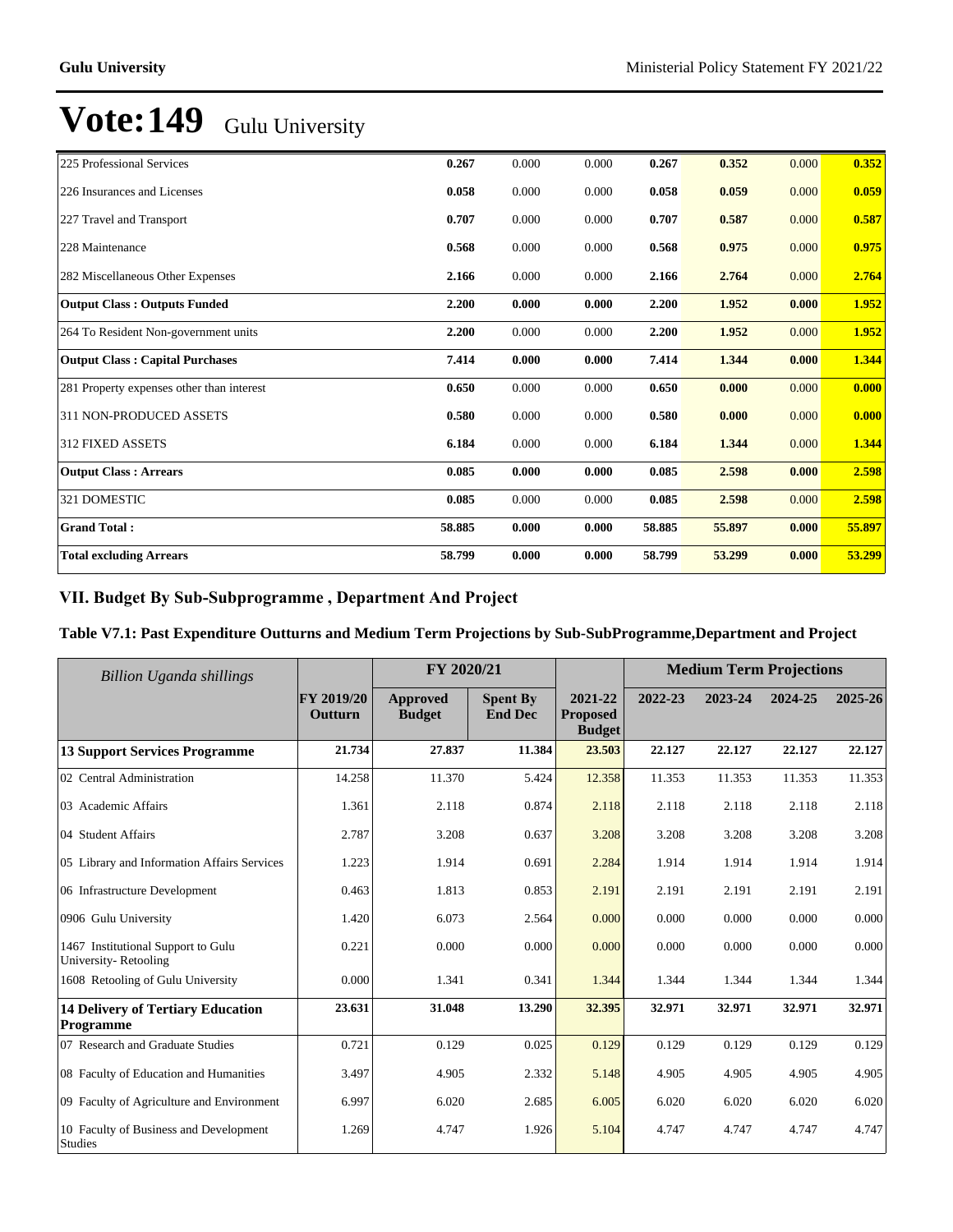| <b>Total Excluding Arrears</b>              | 45.364 | 58.799 | 24.532 | 53,299 | 55.098 | 55.098 | 55.098 | 55.098 |
|---------------------------------------------|--------|--------|--------|--------|--------|--------|--------|--------|
| Total for the Vote                          | 45.364 | 58.885 | 24.674 | 55.897 | 55.098 | 55.098 | 55.098 | 55.098 |
| 15 Satellite Campuses                       | 0.000  | 0.000  | 0.000  | 0.200  | 1.924  | 1.924  | 1.924  | 1.924  |
| 14 Institute of Peace and Strategic Studies | 1.027  | 0.823  | 0.392  | 0.823  | 0.823  | 0.823  | 0.823  | 0.823  |
| 13 Faculty of Laws                          | 1.333  | 1.391  | 0.196  | .398   | 1.391  | 1.391  | 1.391  | 1.391  |
| 12 Faculty of Medicine                      | 4.300  | 7.005  | 2.980  | 7.201  | 7.005  | 7.005  | 7.005  | 7.005  |
| 11 Faculty of Sciences                      | 4.486  | 6.027  | 2.754  | 6.385  | 6.027  | 6.027  | 6.027  | 6.027  |

### **VIII. Sub-SubProgramme Performance and Medium Term Plans**

### **Table V8.1: Sub-SubProgramme Outcome and Outcome Indicators**

| <b>Sub-SubProgramme:</b>                                                             | 13 Support Services Programme                                                                                                                                                                                                            |                 |                  |                            |                         |            |  |  |
|--------------------------------------------------------------------------------------|------------------------------------------------------------------------------------------------------------------------------------------------------------------------------------------------------------------------------------------|-----------------|------------------|----------------------------|-------------------------|------------|--|--|
| Objective:                                                                           | a) To Enhance Access to Opportunities and Meet the Higher Education Requirements at National and<br><b>International Levels.</b><br>b) To Create a Conducive Teaching and Learning Environment for Nurturing Students at the University. |                 |                  |                            |                         |            |  |  |
| <b>Responsible Officer:</b>                                                          | Mr. Obol David Otori                                                                                                                                                                                                                     |                 |                  |                            |                         |            |  |  |
| <b>Outcome:</b>                                                                      | An efficient and effective institution                                                                                                                                                                                                   |                 |                  |                            |                         |            |  |  |
|                                                                                      | 1. Improved resource utilization and accountability                                                                                                                                                                                      |                 |                  |                            |                         |            |  |  |
|                                                                                      |                                                                                                                                                                                                                                          |                 |                  | <b>Performance Targets</b> |                         |            |  |  |
|                                                                                      | <b>Outcome Indicators</b>                                                                                                                                                                                                                |                 |                  | 2021/22                    | 2022/23                 | 2023/24    |  |  |
|                                                                                      |                                                                                                                                                                                                                                          | <b>Baseline</b> | <b>Base</b> year | <b>Target</b>              | Projection              | Projection |  |  |
| • Annual external Auditor General rating of the institution                          |                                                                                                                                                                                                                                          | 60%             | 2020             | 70%                        | 74%                     | 77%        |  |  |
| • Level of Strategic Plan delivered (%)<br>5%<br>2020                                |                                                                                                                                                                                                                                          |                 |                  | 25%                        | 50%                     | 65%        |  |  |
| • Level of compliance of planning and Budgeting instruments to NDP II<br>75%<br>2020 |                                                                                                                                                                                                                                          |                 |                  | 77%                        | 82%                     | 88%        |  |  |
| · Budget absorption rate<br>2020<br>99%                                              |                                                                                                                                                                                                                                          |                 |                  |                            | 100%                    | 100%       |  |  |
| budgeting                                                                            | • level of compliance of the Ministerial Policy Statement (MPS) to gender and Equity                                                                                                                                                     | 80%             | 2020             | 80%                        | 85%                     | 88%        |  |  |
| <b>Department: 02 Central Administration</b>                                         |                                                                                                                                                                                                                                          |                 |                  |                            |                         |            |  |  |
| <b>Budget Output: 01 Administrative Services</b>                                     |                                                                                                                                                                                                                                          |                 |                  |                            |                         |            |  |  |
|                                                                                      | No. of council and management resolutions implemented                                                                                                                                                                                    |                 |                  | $\overline{\mathbf{4}}$    | $\overline{\mathbf{4}}$ | 4          |  |  |
| % increase in non-tax revenue collection                                             |                                                                                                                                                                                                                                          |                 |                  | 10%                        | 15%                     | 25%        |  |  |
| % of audit queries addressed                                                         |                                                                                                                                                                                                                                          |                 |                  | 90%                        | 93%                     | 95%        |  |  |
| <b>Budget Output: 02 Financial Management and Accounting Services</b>                |                                                                                                                                                                                                                                          |                 |                  |                            |                         |            |  |  |
| Final accounts in place                                                              |                                                                                                                                                                                                                                          |                 |                  | $\overline{1}$             | 1                       | 1          |  |  |
| 4<br>Quarterly Financial Management reports in place                                 |                                                                                                                                                                                                                                          |                 |                  |                            |                         | 4          |  |  |
| <b>Budget Output: 03 Procurement Services</b>                                        |                                                                                                                                                                                                                                          |                 |                  |                            |                         |            |  |  |
| Approved procurement plan in place                                                   |                                                                                                                                                                                                                                          |                 |                  | 1                          | $\mathbf{1}$            | 1          |  |  |
|                                                                                      |                                                                                                                                                                                                                                          |                 |                  |                            |                         |            |  |  |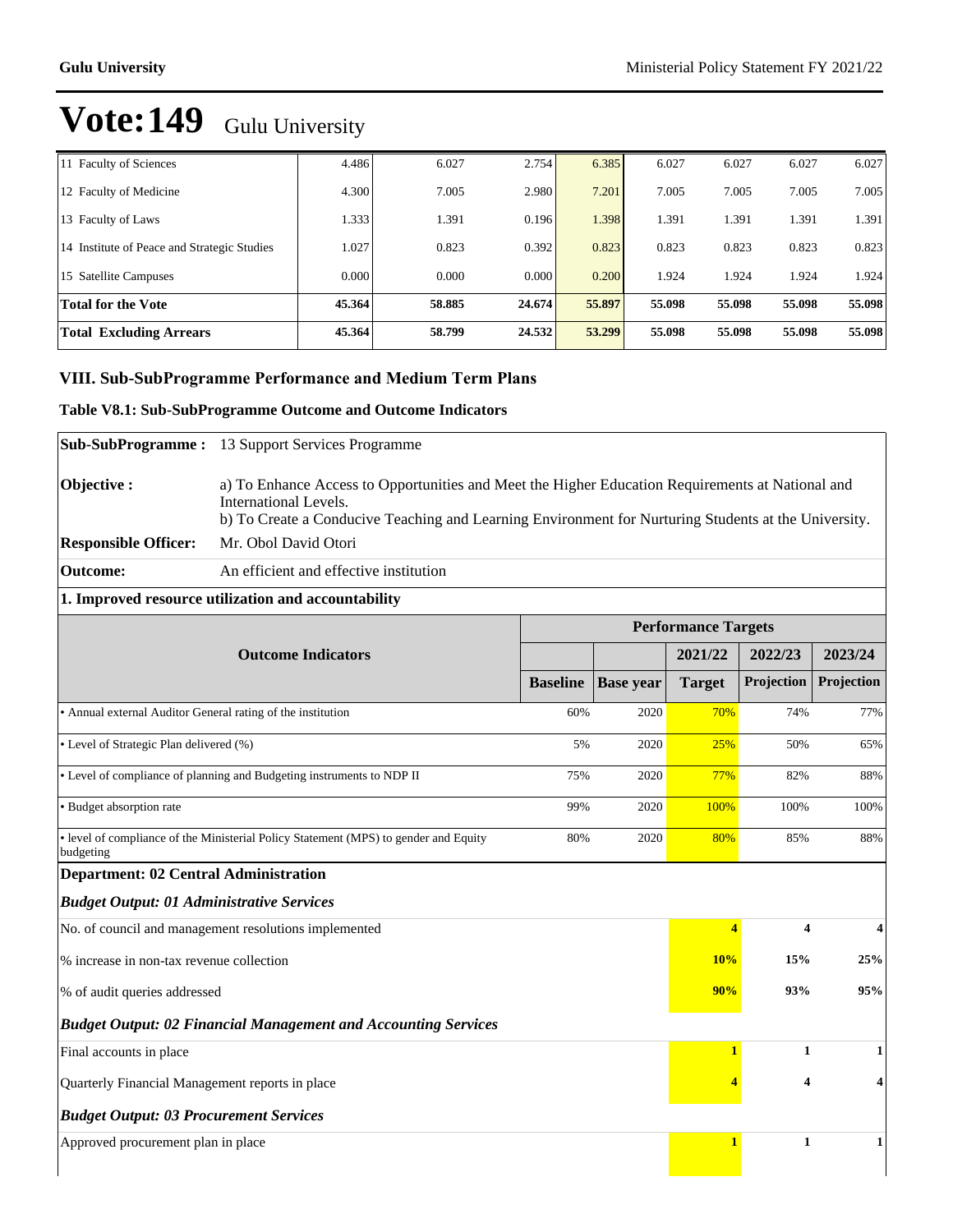| % of approved procurement plan implemented                                                              | <b>100%</b>             | 100%  | $100\%$                 |
|---------------------------------------------------------------------------------------------------------|-------------------------|-------|-------------------------|
| % of Quarterly procurement reports produced                                                             | 100%                    | 100%  | 100%                    |
| <b>Budget Output: 04 Planning and Monitoring Services</b>                                               |                         |       |                         |
| Ministerial Policy Statement, Budget Framework Paper, Quarterly and annual performance reports in place | 8                       | 8     | 8                       |
| % of strategic plan implemented                                                                         | 15%                     | 25%   | 42%                     |
| <b>Budget Output: 05 Audit</b>                                                                          |                         |       |                         |
| % No. of internal Audit reports.                                                                        | 100%                    | 100%  | 100%                    |
| <b>Department: 03 Academic Affairs</b>                                                                  |                         |       |                         |
| <b>Budget Output: 01 Administrative Services</b>                                                        |                         |       |                         |
| No. of council and management resolutions implemented                                                   | 4                       | 4     | 4                       |
| % increase in non-tax revenue collection                                                                | 0%                      |       | $0\%$                   |
| % of audit queries addressed                                                                            | 90%                     | 90%   | 90%                     |
| <b>Budget Output: 09 Academic Affairs (Inc.Convocation)</b>                                             |                         |       |                         |
| Quality assurance reports                                                                               | 4                       | 4     | $\overline{\mathbf{4}}$ |
| Enrollment gender                                                                                       | 4,700                   | 5,100 | 5,500                   |
| No. of academic programs reviewed and accredited                                                        | $\overline{\mathbf{2}}$ | 5     | 8                       |
| No. of academic programs developed accredited                                                           | 5                       | 7     | 12                      |
| <b>Department: 04 Student Affairs</b>                                                                   |                         |       |                         |
| <b>Budget Output: 01 Administrative Services</b>                                                        |                         |       |                         |
| No. of council and management resolutions implemented                                                   | 4                       | 4     | $\overline{\mathbf{4}}$ |
| % increase in non-tax revenue collection                                                                | 0%                      | $0\%$ | $0\%$                   |
| % of audit queries addressed                                                                            | 0%                      | $0\%$ | $0\%$                   |
| Budget Output: 11 Student Affairs (Sports affairs, guild affairs, chapel)                               |                         |       |                         |
| Number of Students paid living out allowances                                                           | 800                     | 800   | 800                     |
| Number of Students counseled                                                                            | 500                     | 500   | 500                     |
| Number of competitions participated in                                                                  | 5                       | 5     | $\sqrt{5}$              |
| <b>Department: 05 Library and Information Affairs Services</b>                                          |                         |       |                         |
| <b>Budget Output: 01 Administrative Services</b>                                                        |                         |       |                         |
| % increase in non-tax revenue collection                                                                | 0%                      | $0\%$ | $0\%$                   |
| % of audit queries addressed                                                                            | 0%                      | $0\%$ | $0\%$                   |
| <b>Budget Output: 10 Library Affairs</b>                                                                |                         |       |                         |
| No. of reading materials procured                                                                       | 500                     | 500   | 500                     |
|                                                                                                         |                         |       |                         |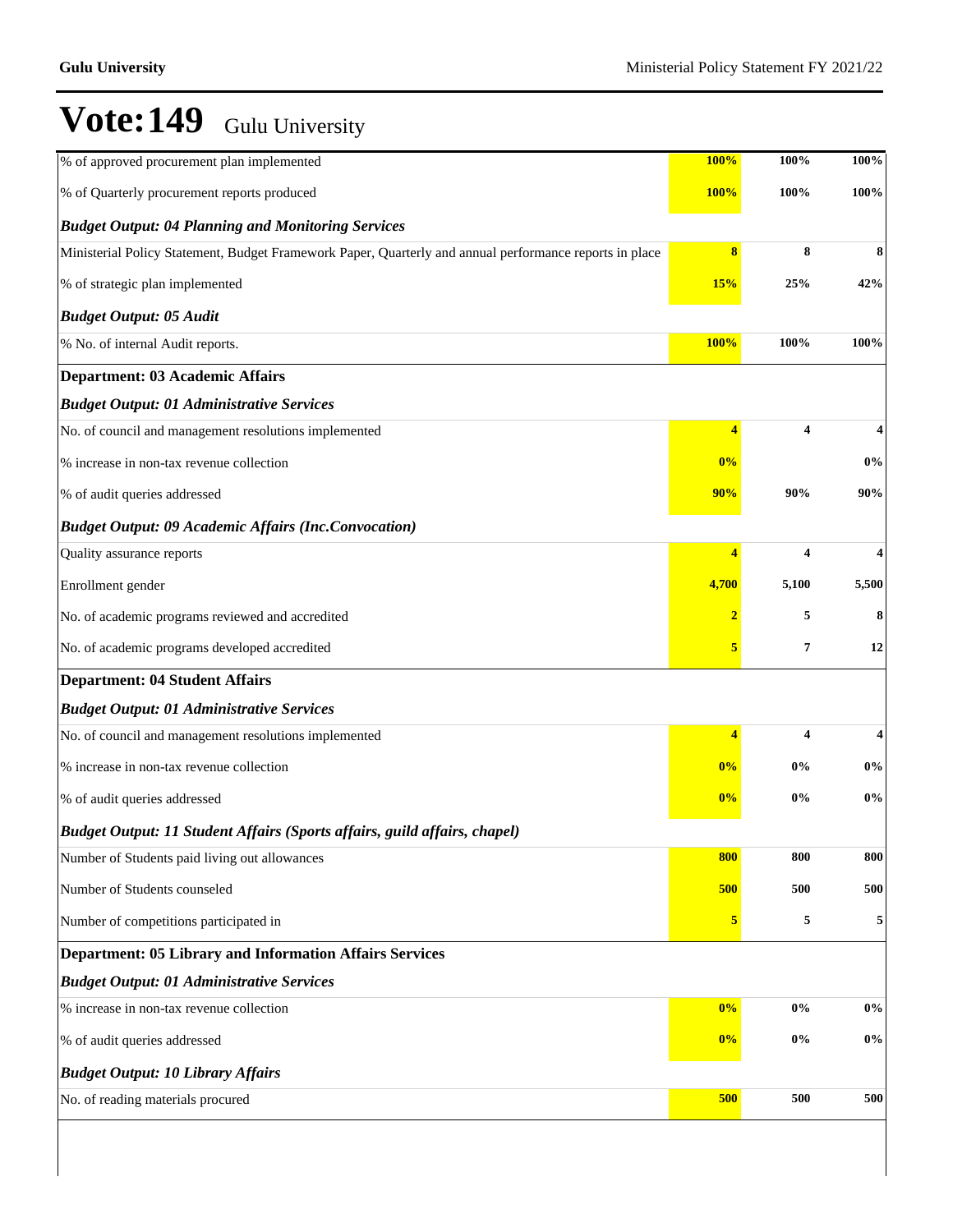| <b>Department: 06 Infrastructure Development</b>                                          |                                                                                                                                                                                                                                                                                                                                                                            |                 |                  |                            |            |            |  |  |
|-------------------------------------------------------------------------------------------|----------------------------------------------------------------------------------------------------------------------------------------------------------------------------------------------------------------------------------------------------------------------------------------------------------------------------------------------------------------------------|-----------------|------------------|----------------------------|------------|------------|--|--|
| <b>Budget Output: 07 Estates and Works</b>                                                |                                                                                                                                                                                                                                                                                                                                                                            |                 |                  |                            |            |            |  |  |
|                                                                                           | % No. of motor vehicles maintained<br>25%<br>25%<br>25%                                                                                                                                                                                                                                                                                                                    |                 |                  |                            |            |            |  |  |
| % of machinery and equipment maintained                                                   |                                                                                                                                                                                                                                                                                                                                                                            |                 |                  | 50%                        | 50%        | 50%        |  |  |
| No. of square meters of compound maintained                                               |                                                                                                                                                                                                                                                                                                                                                                            |                 |                  | <b>10,000</b>              | 10,000     | 10,000     |  |  |
| % of furniture and fixtures maintained                                                    |                                                                                                                                                                                                                                                                                                                                                                            |                 |                  | 50%                        | 50%        | 50%        |  |  |
| <b>Project: 1608 Retooling of Gulu University</b>                                         |                                                                                                                                                                                                                                                                                                                                                                            |                 |                  |                            |            |            |  |  |
|                                                                                           | <b>Budget Output: 77 Purchase of Specialised Machinery &amp; Equipment</b>                                                                                                                                                                                                                                                                                                 |                 |                  |                            |            |            |  |  |
| No. of equipment procured                                                                 |                                                                                                                                                                                                                                                                                                                                                                            |                 |                  | <b>10</b>                  | 15         | 25         |  |  |
| <b>Sub-SubProgramme:</b>                                                                  | 14 Delivery of Tertiary Education Programme                                                                                                                                                                                                                                                                                                                                |                 |                  |                            |            |            |  |  |
| Objective:<br><b>Responsible Officer:</b><br><b>Outcome:</b>                              | a) To Enhance Access to Opportunities and Meet the Higher Education Requirements at National and<br><b>International Levels</b><br>b) To Produce Appropriate Knowledgeable, Skilled and Ethical Labor Force (With Strong Emphasis On<br>STEM and STEI)<br>c) To Increase High Impact Research, Innovation and Entrepreneurship<br>Mr. Obol David Otori<br>Equitable access |                 |                  |                            |            |            |  |  |
|                                                                                           | 1. Increased enrolment for male and female at all levels                                                                                                                                                                                                                                                                                                                   |                 |                  |                            |            |            |  |  |
|                                                                                           |                                                                                                                                                                                                                                                                                                                                                                            |                 |                  | <b>Performance Targets</b> |            |            |  |  |
|                                                                                           | <b>Outcome Indicators</b>                                                                                                                                                                                                                                                                                                                                                  |                 |                  | 2021/22                    | 2022/23    | 2023/24    |  |  |
|                                                                                           |                                                                                                                                                                                                                                                                                                                                                                            | <b>Baseline</b> | <b>Base year</b> | <b>Target</b>              | Projection | Projection |  |  |
| · Gender parity Index                                                                     |                                                                                                                                                                                                                                                                                                                                                                            | 4:1             | 2020             | 3:1                        | 2:1        | 1:1        |  |  |
| <b>Outcome:</b>                                                                           | Competitive graduates                                                                                                                                                                                                                                                                                                                                                      |                 |                  |                            |            |            |  |  |
| 1. Improved proficiency and basic life skills                                             |                                                                                                                                                                                                                                                                                                                                                                            |                 |                  |                            |            |            |  |  |
|                                                                                           |                                                                                                                                                                                                                                                                                                                                                                            |                 |                  | <b>Performance Targets</b> |            |            |  |  |
|                                                                                           | <b>Outcome Indicators</b>                                                                                                                                                                                                                                                                                                                                                  |                 |                  | 2021/22                    | 2022/23    | 2023/24    |  |  |
|                                                                                           |                                                                                                                                                                                                                                                                                                                                                                            | <b>Baseline</b> | <b>Base year</b> | <b>Target</b>              | Projection | Projection |  |  |
| · Percentage of vacant teaching posts filled<br>5%<br>2020<br>5%<br>10%                   |                                                                                                                                                                                                                                                                                                                                                                            |                 |                  |                            |            | 12%        |  |  |
| • Rate of undertaking research<br>5%<br>5%<br>2020                                        |                                                                                                                                                                                                                                                                                                                                                                            |                 |                  |                            | 7%         | 10%        |  |  |
| • Rate of rolling research finding and innovations for implementation<br>5%<br>2020<br>5% |                                                                                                                                                                                                                                                                                                                                                                            |                 |                  |                            | 12%        | 16%        |  |  |
| · Percentage of students graduating on time (by cohort)<br>55%<br>2020<br>65%<br>71%      |                                                                                                                                                                                                                                                                                                                                                                            |                 |                  |                            | 79%        |            |  |  |
| • Percentage of students on apprenticeship<br>50%<br>2020<br>50%                          |                                                                                                                                                                                                                                                                                                                                                                            |                 |                  |                            | 59%        | 67%        |  |  |
| • Proportion of students on government sponsorship                                        |                                                                                                                                                                                                                                                                                                                                                                            | 7.5%            | 2020             | 7.5%                       | 9%         | 12%        |  |  |
|                                                                                           |                                                                                                                                                                                                                                                                                                                                                                            |                 |                  |                            |            |            |  |  |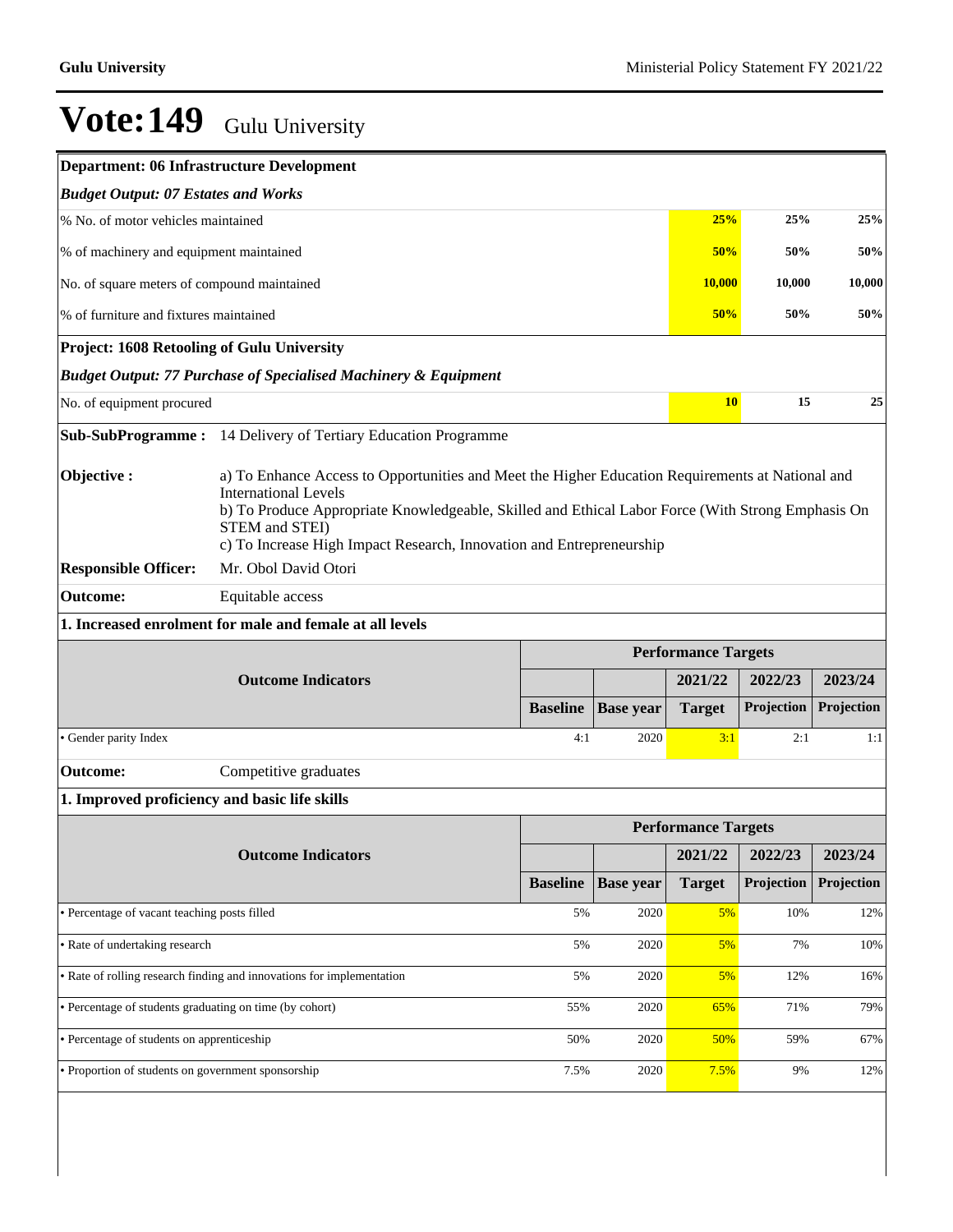| <b>Department: 07 Research and Graduate Studies</b>               |      |       |       |
|-------------------------------------------------------------------|------|-------|-------|
| <b>Budget Output: 02 Research and Graduate Studies</b>            |      |       |       |
| Education by Type of Programmes                                   | 0%   | $0\%$ | 0%    |
| <b>Department: 08 Faculty of Education and Humanities</b>         |      |       |       |
| <b>Budget Output: 01 Teaching and Training</b>                    |      |       |       |
| Enrolment Rate in University                                      | 5%   | 5%    | 5%    |
| <b>Budget Output: 02 Research and Graduate Studies</b>            |      |       |       |
| Education by Type of Programmes                                   | 8%   | 8%    | 13%   |
| <b>Department: 09 Faculty of Agriculture and Environment</b>      |      |       |       |
| <b>Budget Output: 01 Teaching and Training</b>                    |      |       |       |
| Enrolment Rate in University                                      | 8%   | 8%    | 8%    |
| <b>Budget Output: 02 Research and Graduate Studies</b>            |      |       |       |
| <b>Education by Type of Programmes</b>                            | 9%   | 5%    | 6%    |
| <b>Department: 10 Faculty of Business and Development Studies</b> |      |       |       |
| <b>Budget Output: 01 Teaching and Training</b>                    |      |       |       |
| Enrolment Rate in University                                      | 4%   | 4%    | 4%    |
| <b>Budget Output: 02 Research and Graduate Studies</b>            |      |       |       |
| Education by Type of Programmes                                   | 6%   | 10%   | 10%   |
| <b>Department: 11 Faculty of Sciences</b>                         |      |       |       |
| <b>Budget Output: 01 Teaching and Training</b>                    |      |       |       |
| Enrolment Rate in University                                      | 5%   | 7%    | 10%   |
| <b>Budget Output: 02 Research and Graduate Studies</b>            |      |       |       |
| Education by Type of Programmes                                   | 10%  | 15%   | 25%   |
| <b>Department: 12 Faculty of Medicine</b>                         |      |       |       |
| <b>Budget Output: 01 Teaching and Training</b>                    |      |       |       |
| Enrolment Rate in University                                      | 5%   | $5\%$ | $5\%$ |
| <b>Department: 13 Faculty of Laws</b>                             |      |       |       |
| <b>Budget Output: 01 Teaching and Training</b>                    |      |       |       |
| Enrolment Rate in University                                      | 8%   | 8%    | 8%    |
| <b>Budget Output: 02 Research and Graduate Studies</b>            |      |       |       |
| Education by Type of Programmes                                   | 100% | 3%    | 3%    |
| Department: 14 Institute of Peace and Strategic Studies           |      |       |       |
| <b>Budget Output: 01 Teaching and Training</b>                    |      |       |       |
| Enrolment Rate in University                                      | 5%   | 5%    | 5%    |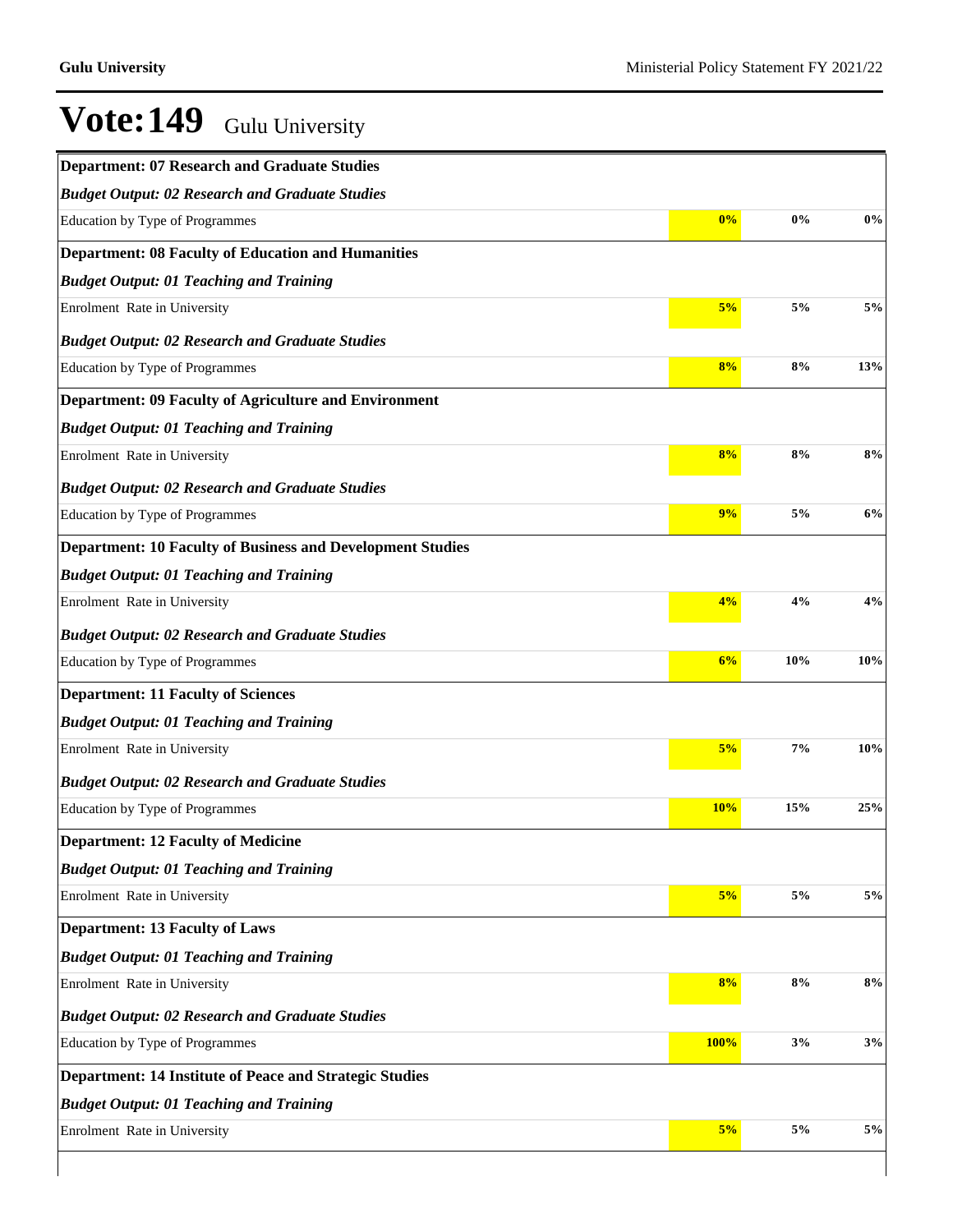| <b>Budget Output: 02 Research and Graduate Studies</b> |     |     |     |
|--------------------------------------------------------|-----|-----|-----|
| <b>Education by Type of Programmes</b>                 | 25% | 25% | 25% |
| <b>Department: 15 Satellite Campuses</b>               |     |     |     |
| <b>Budget Output: 01 Teaching and Training</b>         |     |     |     |
| Enrolment Rate in University                           | 13% | 18% | 25% |

### **IX. Major Capital Investments And Changes In Resource Allocation**

### **Table 9.1: Major Capital Investment (Capital Purchases outputs over 0.5Billion)**

| FY 2020/21                                                                                                                                                                                                                                            |              |                                                                                                                                                                                                                                                                                                                              | FY 2021/22                                                                                                                                                                                                                                        |  |  |  |  |  |
|-------------------------------------------------------------------------------------------------------------------------------------------------------------------------------------------------------------------------------------------------------|--------------|------------------------------------------------------------------------------------------------------------------------------------------------------------------------------------------------------------------------------------------------------------------------------------------------------------------------------|---------------------------------------------------------------------------------------------------------------------------------------------------------------------------------------------------------------------------------------------------|--|--|--|--|--|
| <b>Appr. Budget and Planned Outputs</b>                                                                                                                                                                                                               |              | <b>Expenditures and Achievements by</b><br>end Dec                                                                                                                                                                                                                                                                           | <b>Proposed Budget and Planned</b><br><b>Outputs</b>                                                                                                                                                                                              |  |  |  |  |  |
| Vote 149 Gulu University                                                                                                                                                                                                                              |              |                                                                                                                                                                                                                                                                                                                              |                                                                                                                                                                                                                                                   |  |  |  |  |  |
| Sub-SubProgramme: 07 13 Support Services Programme                                                                                                                                                                                                    |              |                                                                                                                                                                                                                                                                                                                              |                                                                                                                                                                                                                                                   |  |  |  |  |  |
| Development Project: 1608 Retooling of Gulu University                                                                                                                                                                                                |              |                                                                                                                                                                                                                                                                                                                              |                                                                                                                                                                                                                                                   |  |  |  |  |  |
| Budget Output: 07 13 76 Purchase of Office and ICT Equipment, including Software                                                                                                                                                                      |              |                                                                                                                                                                                                                                                                                                                              |                                                                                                                                                                                                                                                   |  |  |  |  |  |
| Install CCTV cameras in 3 building (ADB library, Multi-<br>functional laboratory and FoAE). Install biometric devices to<br>capture staff attendance. Extend LAN to the Dean of Student's<br>block.                                                   |              |                                                                                                                                                                                                                                                                                                                              | Fibre extended and internet activated at the<br><b>Institute of Peace and Strategic Studies. 80</b><br>Desktop computers and 2 30KVA centralized UPS<br>procured. Additional Mbps provided to move<br>from the current monthly 40Mbps to 100Mbps. |  |  |  |  |  |
| <b>Total Output Cost(Ushs Thousand)</b>                                                                                                                                                                                                               | 326,725      | $\bf{0}$                                                                                                                                                                                                                                                                                                                     | 826,120                                                                                                                                                                                                                                           |  |  |  |  |  |
| Gou Dev't:                                                                                                                                                                                                                                            | 326,725      | $\mathbf{0}$                                                                                                                                                                                                                                                                                                                 | 826,120                                                                                                                                                                                                                                           |  |  |  |  |  |
| Ext Fin:                                                                                                                                                                                                                                              | $\mathbf{0}$ | $\Omega$                                                                                                                                                                                                                                                                                                                     |                                                                                                                                                                                                                                                   |  |  |  |  |  |
| A.I.A.                                                                                                                                                                                                                                                | $\mathbf{0}$ | $\Omega$                                                                                                                                                                                                                                                                                                                     | $\overline{0}$                                                                                                                                                                                                                                    |  |  |  |  |  |
| Budget Output: 07 13 77 Purchase of Specialised Machinery & Equipment                                                                                                                                                                                 |              |                                                                                                                                                                                                                                                                                                                              |                                                                                                                                                                                                                                                   |  |  |  |  |  |
| Procure laboratory equipment for 3 laboratories.<br>Complete payment for the Purchase of a University<br>Ambulance. Purchase a station wagon for the Vice Chancellor<br>and a double cabin pick-up for the Directorate of Planning and<br>Development |              | Completed evaluation of bids for the supply of<br>a station wagon for the Vice Chancellor and a<br>double cabin pick-up for the Directorate of<br>Planning and Development. Rebuilt the power<br>backup system for the University central server<br>room. Completed payment for the purchase of<br>the University Ambulance. | Assorted science equipment procured for 3<br>laboratories. 10 solar street lights installed within<br>and around the University premises.                                                                                                         |  |  |  |  |  |
| <b>Total Output Cost(Ushs Thousand)</b>                                                                                                                                                                                                               | 1,014,292    | 341,493                                                                                                                                                                                                                                                                                                                      | 517,546                                                                                                                                                                                                                                           |  |  |  |  |  |
| Gou Dev't:                                                                                                                                                                                                                                            | 1,014,292    | 341,493                                                                                                                                                                                                                                                                                                                      | 517,546                                                                                                                                                                                                                                           |  |  |  |  |  |
| Ext Fin:                                                                                                                                                                                                                                              | $\mathbf{0}$ | $\Omega$                                                                                                                                                                                                                                                                                                                     |                                                                                                                                                                                                                                                   |  |  |  |  |  |
| A.I.A.                                                                                                                                                                                                                                                | $\mathbf{0}$ | $\Omega$                                                                                                                                                                                                                                                                                                                     | $\overline{0}$                                                                                                                                                                                                                                    |  |  |  |  |  |

### **X. Vote Challenges and Plans To Improve Performance**

### **Vote Challenges**

1. Low staffing levels for Academic Staff standing at 22% currently (i.e. out of the approved establishment of 1,058, only 237 staff are in-post);

2. Budget cut of 6.1bn under the development component on account of efficiency savings shall affected fulfilment of contractual obligation related to the Construction of the Business and Development Centre.

3. Inclusion of the 2bn subvention of the task force for the establishment of Gulu University Constituent College of Agriculture,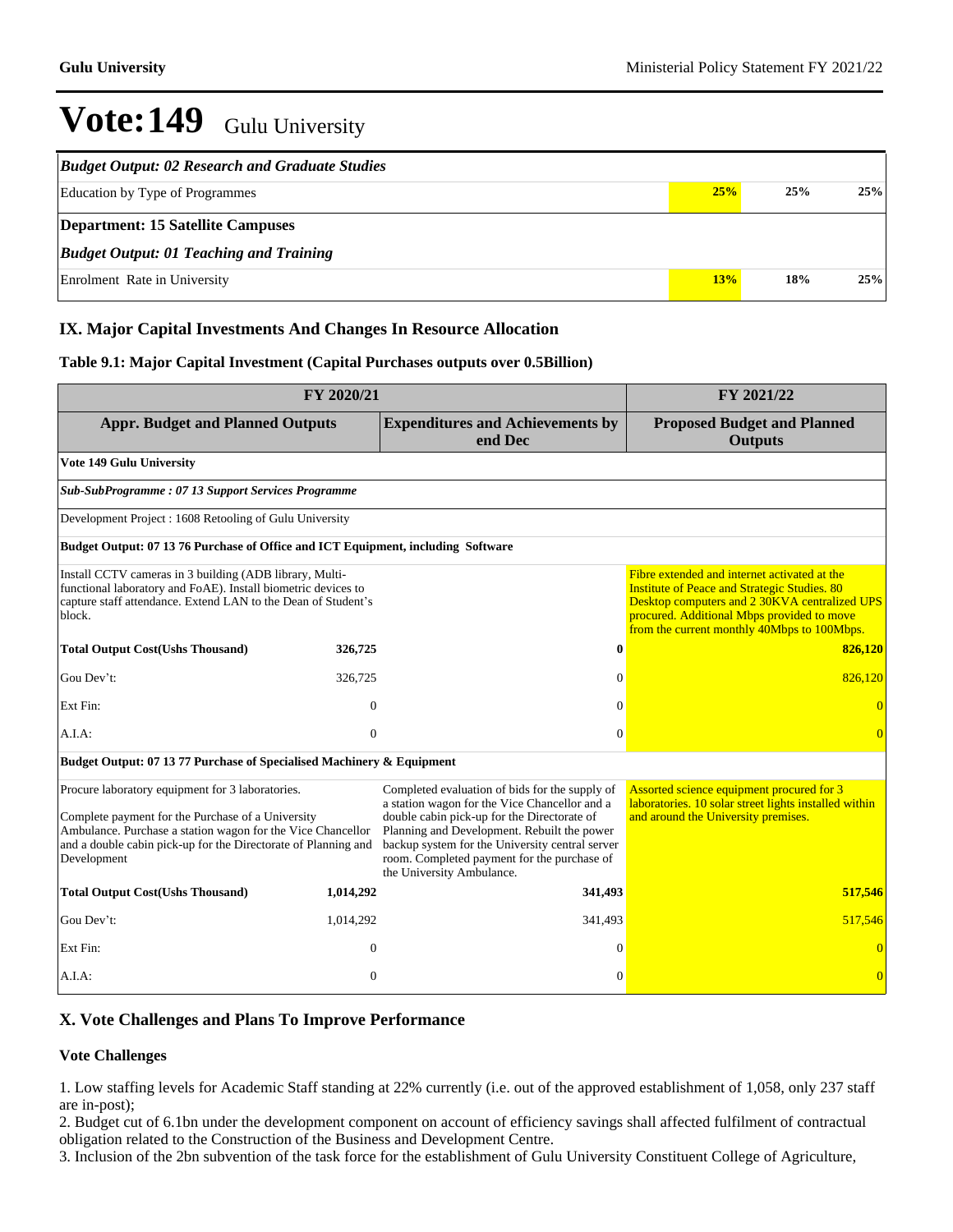Moroto within the Vote 149 - Gulu University MTEF gives a misleading picture that the Vote has a big allocation under the Non-Wage and Development Component;

4. Under release of funds compared to the cash flow projections is affecting execution of planned activities especially under the development component.

5. The outbreak COVID-19 lead to the closure of the University to students. This has affected the University academic calendar which may affect the future implication of budgets. In addition, the SOPs require additional funding which was not budgeted for e.g the shift to blended learning requires much investment in ICT.

### **Plans to improve Vote Performance**

1. Comprehensive planning and budgeting including drawing of detailed work plans to facilitate effective performance reporting;

2. Comprehensive procurement planning to avoid delays in implementation of activities and under absorption that may be caused by procurement delays; and,

3. Adherence to work plans during budget implementation to avoid mischarges/diversions.

### **XI Off Budget Support**

### **Table 11.1 Off-Budget Support by Department and Project**

| <b>Billion Uganda Shillings</b>                                | 2020/21 Approved<br><b>Budget</b> | 2021/22 Draft<br><b>Estimates</b> |
|----------------------------------------------------------------|-----------------------------------|-----------------------------------|
| Sub-SubProgramme 0714 Delivery of Tertiary Education Programme | 2.08                              | 5.34                              |
| <b>Recurrent Budget Estimates</b>                              |                                   |                                   |
| 08 Faculty of Education and Humanities                         | 0.45                              | 0.00                              |
| 510-Denmark                                                    | 0.30                              | 0.00                              |
| 549-United Kingdom                                             | 0.15                              | 0.00                              |
| 09 Faculty of Agriculture and Environment                      | 0.90                              | 4.78                              |
| 406-European Union (EU)                                        | 0.00                              | 0.27                              |
| 504-Belgium                                                    | 0.08                              | 0.00                              |
| 506-Canada                                                     | 0.60                              | 4.52                              |
| $522$ -Italy                                                   | 0.12                              | 0.00                              |
| 549-United Kingdom                                             | 0.10                              | 0.00                              |
| <b>11 Faculty of Sciences</b>                                  | 0.55                              | 0.34                              |
| 504-Belgium                                                    | 0.17                              | 0.09                              |
| 543-Sweden                                                     | 0.18                              | 0.00                              |
| 549-United Kingdom                                             | 0.09                              | 0.00                              |
| 550-United States of America                                   | 0.12                              | 0.25                              |
| 12 Faculty of Medicine                                         | 0.18                              | 0.12                              |
| 549-United Kingdom                                             | 0.18                              | 0.12                              |
| 14 Institute of Peace and Strategic Studies                    | 0.00                              | 0.09                              |
| 549-United Kingdom                                             | 0.00                              | 0.09                              |
| <b>Total for Vote</b>                                          | 2.08                              | 5.34                              |

**XII. Vote Cross Cutting Policy And Other Budgetary Issues**

**Table 12.1: Cross- Cutting Policy Issues**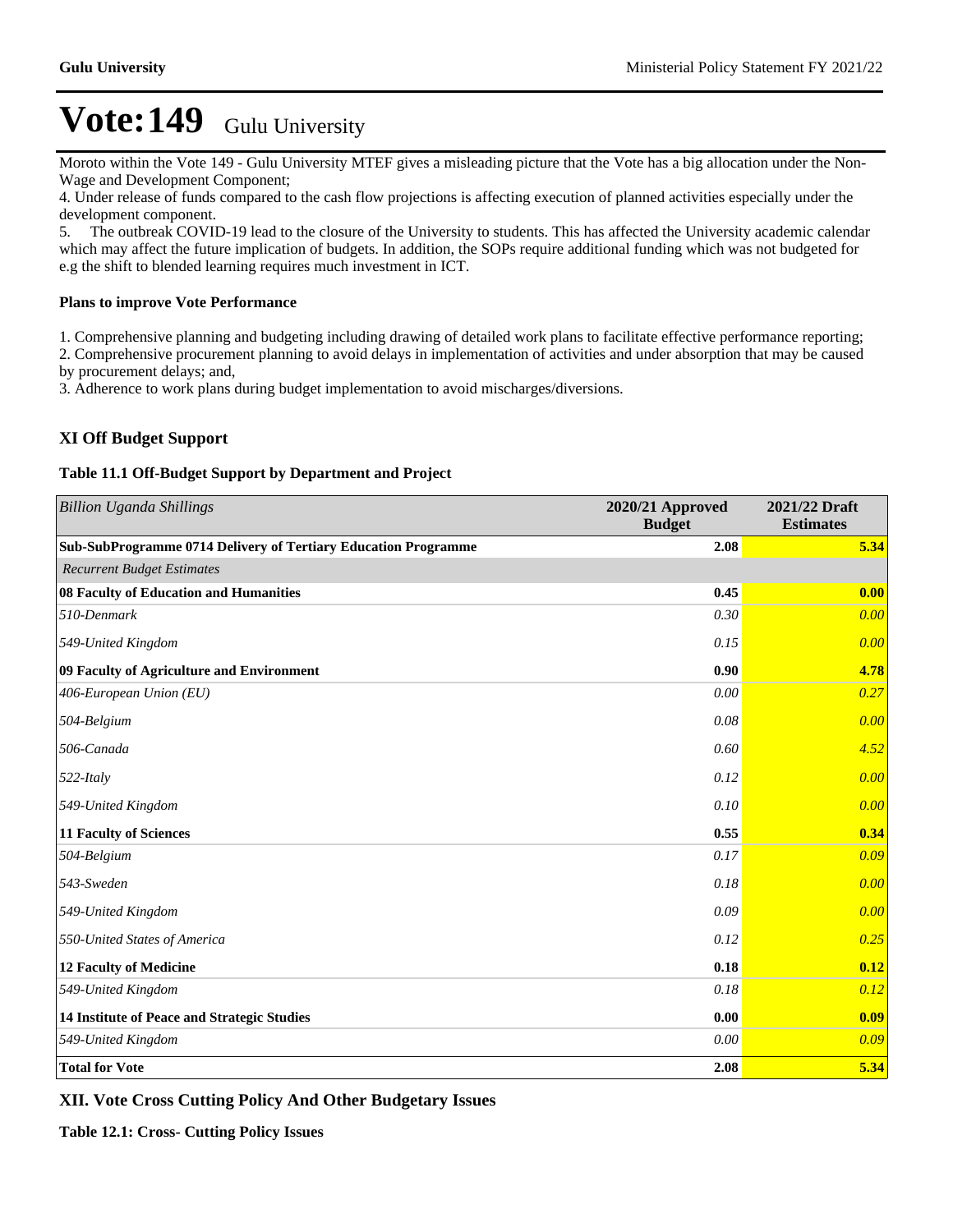| <b>Issue Type:</b>                  | <b>HIV/AIDS</b>                                                                                                                                                                                                             |  |  |
|-------------------------------------|-----------------------------------------------------------------------------------------------------------------------------------------------------------------------------------------------------------------------------|--|--|
| Objective:                          | Increasing the level of HIV/AIDs activities in the University/awareness sensitization                                                                                                                                       |  |  |
| <b>Issue of Concern:</b>            | Low level of HIV/AIDs activities in the University/awareness sensitization                                                                                                                                                  |  |  |
| <b>Planned Interventions:</b>       | 1. Voluntary HIV/AIDS testing for staff, students and community members                                                                                                                                                     |  |  |
|                                     | 2. Safe male circumcision                                                                                                                                                                                                   |  |  |
|                                     | 3. Sensitization and training workshops for staff and students as guided by the Policy                                                                                                                                      |  |  |
| <b>Budget Allocation (Billion):</b> | 0.080                                                                                                                                                                                                                       |  |  |
| <b>Performance Indicators:</b>      | 1. HIV/AIDS testing done for 1,000 staff, students and community members.                                                                                                                                                   |  |  |
|                                     | 2. Safe male circumcision done for 100 members                                                                                                                                                                              |  |  |
|                                     | 3. 2 sensitization and training workshops conducted for staff and students as guided by the Policy                                                                                                                          |  |  |
| <b>Issue Type:</b>                  | Gender                                                                                                                                                                                                                      |  |  |
| Objective:                          | Reducing Gender and Equity discrimination, and increasing awareness of Disability issues                                                                                                                                    |  |  |
| <b>Issue of Concern:</b>            | Gender and Equity discrimination, inadequate awareness of Disability issues                                                                                                                                                 |  |  |
| <b>Planned Interventions:</b>       | 1. Complete construction of ramps along walkways.<br>2. Install road limit signs within the University.<br>3. Sponsor female staff to undergo further training.                                                             |  |  |
| <b>Budget Allocation (Billion):</b> | 0.040                                                                                                                                                                                                                       |  |  |
| <b>Performance Indicators:</b>      | 1. Ramps along 5 walkways constructed.<br>2. Road limit signs planned within the University.<br>3. Female staff to sponsored to undergo further training.                                                                   |  |  |
| <b>Issue Type:</b>                  | <b>Enviroment</b>                                                                                                                                                                                                           |  |  |
| Objective:                          | Increasing the green cover                                                                                                                                                                                                  |  |  |
| <b>Issue of Concern:</b>            | Decreasing green cover                                                                                                                                                                                                      |  |  |
| <b>Planned Interventions:</b>       | 1. Planting of tree plantation at the university farm.<br>2. Procurement of dustbins to enhance proper waste disposal.<br>3. Slashing of the University Compound<br>4. Establishment of green areas at the University       |  |  |
| <b>Budget Allocation (Billion):</b> | 0.300                                                                                                                                                                                                                       |  |  |
| <b>Performance Indicators:</b>      | 1.30 acres of tree planted at the university farm.<br>2. 10 dustbins procured to enhance proper waste disposal.<br>3. 10,000 square metres of University Compound slashed<br>4. 2 green areas established at the University |  |  |

### **XIII. Personnel Information**

### **Table 13.1 Staff Establishment Analysis**

| <b>Title</b>        |     | Salary Scale   Number Of Approved Positions | Number Of Filled Positions |
|---------------------|-----|---------------------------------------------|----------------------------|
| LIBRARY ASSISTANT I | M12 |                                             |                            |